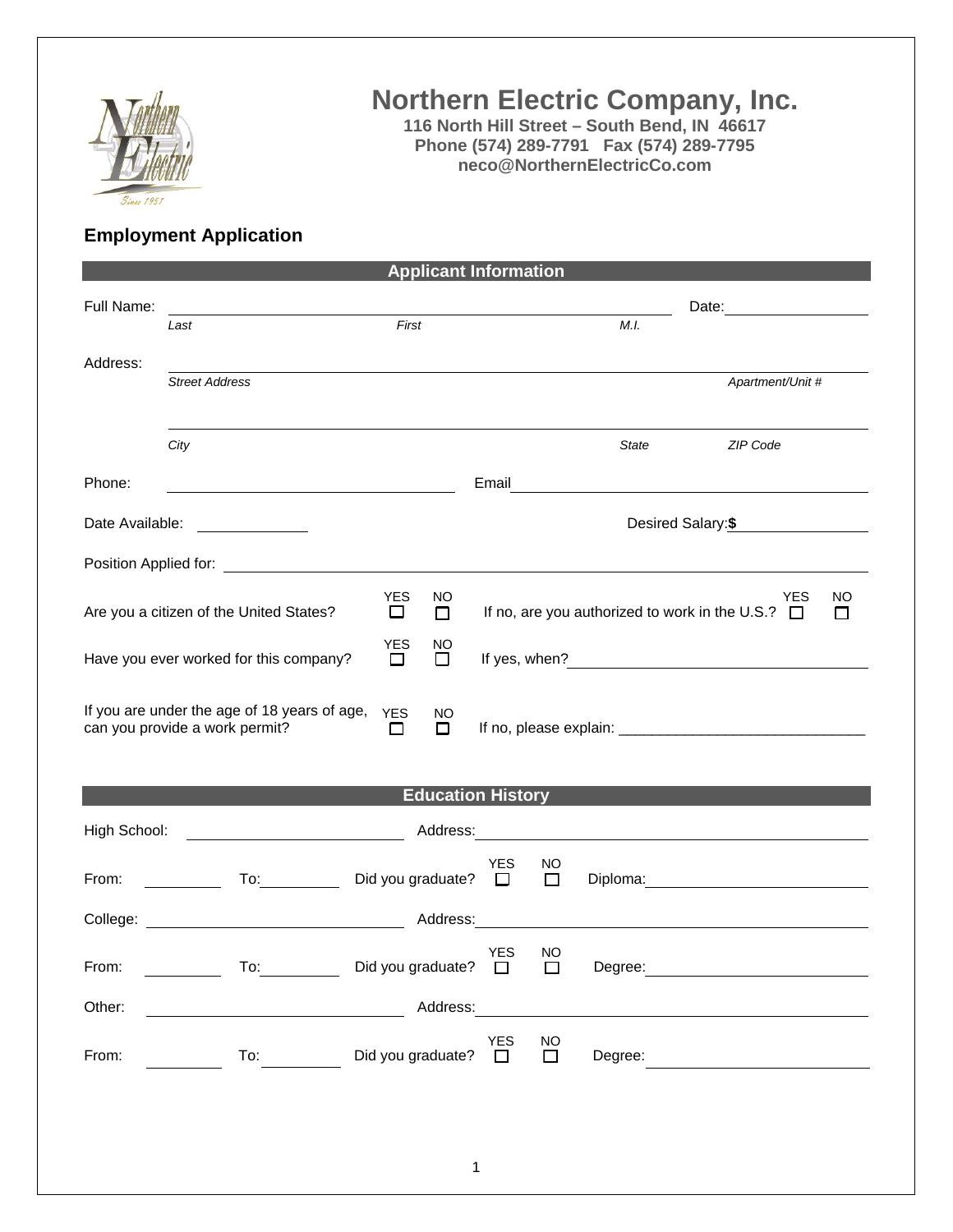|                                                                                                                                                                                                                               | <b>Summarize Your Special Skills or Qualifications</b>                                                                                      |                                                                                                                                                                                                                                        |  |
|-------------------------------------------------------------------------------------------------------------------------------------------------------------------------------------------------------------------------------|---------------------------------------------------------------------------------------------------------------------------------------------|----------------------------------------------------------------------------------------------------------------------------------------------------------------------------------------------------------------------------------------|--|
|                                                                                                                                                                                                                               |                                                                                                                                             |                                                                                                                                                                                                                                        |  |
|                                                                                                                                                                                                                               |                                                                                                                                             |                                                                                                                                                                                                                                        |  |
|                                                                                                                                                                                                                               |                                                                                                                                             |                                                                                                                                                                                                                                        |  |
|                                                                                                                                                                                                                               |                                                                                                                                             |                                                                                                                                                                                                                                        |  |
|                                                                                                                                                                                                                               | <b>Previous Employment</b>                                                                                                                  |                                                                                                                                                                                                                                        |  |
| Company:<br><u> 1989 - Johann Barn, mars ann an t-Amhain an t-Amhain ann an t-Amhain an t-Amhain an t-Amhain an t-Amhain ann </u>                                                                                             |                                                                                                                                             |                                                                                                                                                                                                                                        |  |
| Address:<br><u> 1989 - Johann Stoff, amerikansk politiker (* 1908)</u>                                                                                                                                                        |                                                                                                                                             | Supervisor: 2000                                                                                                                                                                                                                       |  |
| Job Title:                                                                                                                                                                                                                    | Starting Salary:\$                                                                                                                          |                                                                                                                                                                                                                                        |  |
|                                                                                                                                                                                                                               |                                                                                                                                             |                                                                                                                                                                                                                                        |  |
| From:<br><u> 1990 - Johann Barbara, martin a</u>                                                                                                                                                                              |                                                                                                                                             | Reason for Leaving:<br><u>Next and the manufacture of the set of the set of the set of the set of the set of the set of the set of the set of the set of the set of the set of the set of the set of the set of the set of the set</u> |  |
|                                                                                                                                                                                                                               | <b>YES</b>                                                                                                                                  | NO.                                                                                                                                                                                                                                    |  |
| May we contact your previous supervisor for a reference?                                                                                                                                                                      | П                                                                                                                                           | $\mathsf{L}$                                                                                                                                                                                                                           |  |
|                                                                                                                                                                                                                               |                                                                                                                                             |                                                                                                                                                                                                                                        |  |
| Company:<br><u> 1989 - Johann Stoff, deutscher Stoffen und der Stoffen und der Stoffen und der Stoffen und der Stoffen und der</u>                                                                                            |                                                                                                                                             | Phone: ________________________                                                                                                                                                                                                        |  |
| Address:                                                                                                                                                                                                                      |                                                                                                                                             | Supervisor: 2000                                                                                                                                                                                                                       |  |
| Job Title:<br><u> 1990 - Johann Barbara, martin a</u>                                                                                                                                                                         | Starting Salary:\$                                                                                                                          |                                                                                                                                                                                                                                        |  |
|                                                                                                                                                                                                                               |                                                                                                                                             |                                                                                                                                                                                                                                        |  |
| From:                                                                                                                                                                                                                         | Reason for Leaving: <u>contained and all property and all property and all property</u>                                                     |                                                                                                                                                                                                                                        |  |
| May we contact your previous supervisor for a reference?                                                                                                                                                                      | <b>YES</b><br>$\Box$                                                                                                                        | <b>NO</b><br>П                                                                                                                                                                                                                         |  |
|                                                                                                                                                                                                                               |                                                                                                                                             |                                                                                                                                                                                                                                        |  |
|                                                                                                                                                                                                                               |                                                                                                                                             |                                                                                                                                                                                                                                        |  |
| Company:<br><u> 1989 - Johann Barn, amerikan besteman besteman besteman besteman besteman besteman besteman besteman besteman</u><br>Address:                                                                                 |                                                                                                                                             | Phone: ________________________<br>Supervisor: Victor Control of Control Control Control Control Control Control Control Control Control Control Co                                                                                    |  |
| Job Title:                                                                                                                                                                                                                    | <u> 1980 - Johann Barn, mars ann an t-Amhain Aonaichte ann an t-Aonaichte ann an t-Aonaichte ann an t-Aonaichte a</u><br>Starting Salary:\$ |                                                                                                                                                                                                                                        |  |
|                                                                                                                                                                                                                               |                                                                                                                                             | Ending Salary: \$                                                                                                                                                                                                                      |  |
|                                                                                                                                                                                                                               |                                                                                                                                             |                                                                                                                                                                                                                                        |  |
| Responsibilities: Les and the contract of the contract of the contract of the contract of the contract of the contract of the contract of the contract of the contract of the contract of the contract of the contract of the |                                                                                                                                             |                                                                                                                                                                                                                                        |  |
| From:<br>$To: \begin{tabular}{ c c c c } \hline \quad \quad & \quad \quad & \quad \quad \\ \hline \end{tabular}.$                                                                                                             |                                                                                                                                             | Reason for Leaving:<br><u>Next and the substitution of the substitution of the substitution</u>                                                                                                                                        |  |